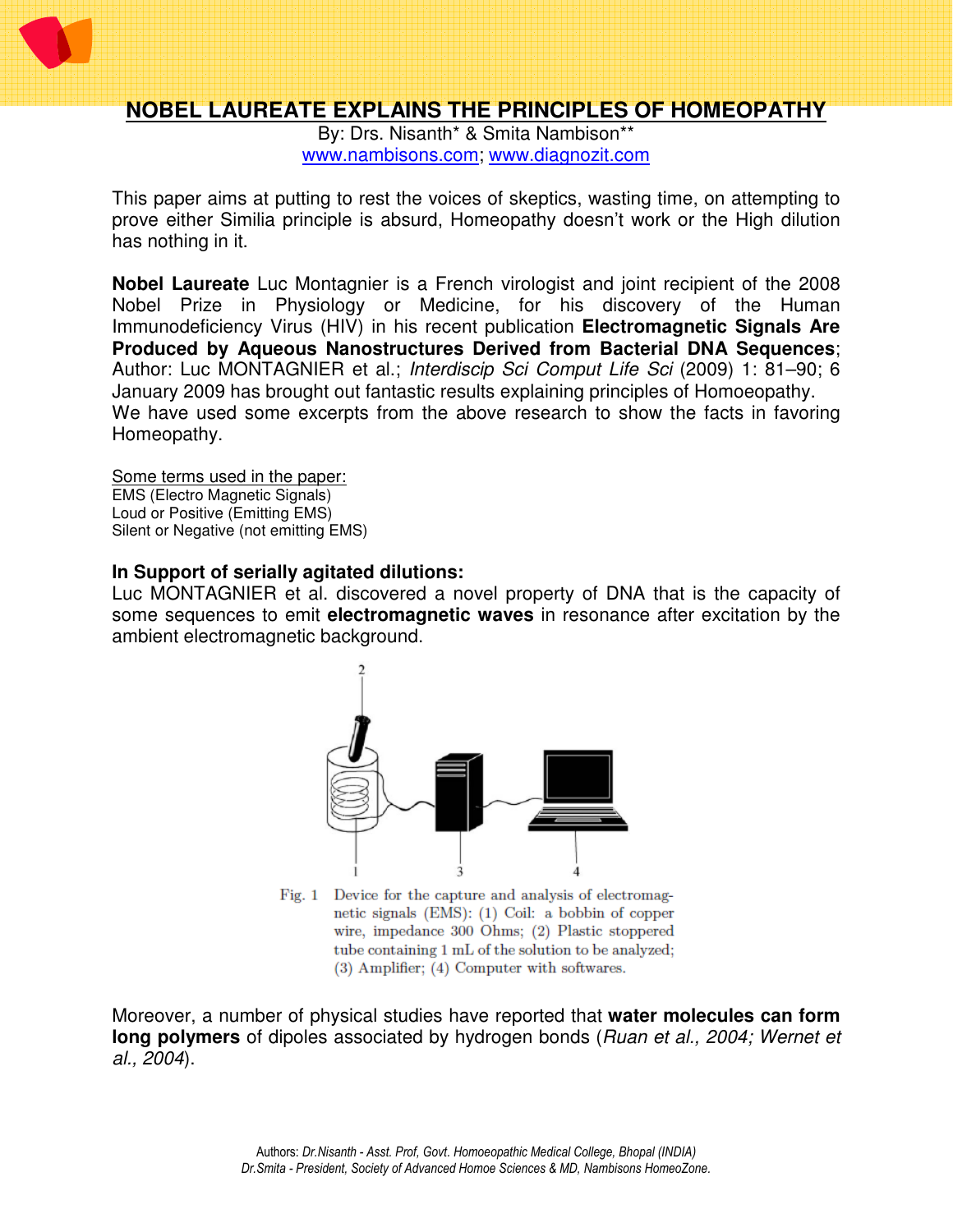

Luc MONTAGNIER et al. detected the **same EMS in the plasma** and in the **DNA extracted from the plasma of patients** suffering of Alzheimer, Parkinson disease, multiple Sclerosis and Rheumatoid Arthritis.

**Comment:** These diseases are known to be non-infective, but, their blood samples are emitting the EMS similar to EMS of DNA of Bacteria. This suggests that in the patients previously infected, but not treated properly; retain the EMS of infection, which is capable of producing the above mentioned non-infective disease.

Luc MONTAGNIER et al. detected the capacity of some bacterial DNA sequences to **induce electromagnetic waves** at **high aqueous dilutions** has been found. It appears to be a resonance phenomenon triggered by the **ambient electromagnetic background** of very low frequency waves.

**Comment:** This explains how 1 part of medicine induces its property in the 99 parts of ambient background (water/alcohol/lactose).

Luc MONTAGNIER et al. Filtrated of a culture supernatant of Mycoplasma pirum, a microorganism of about 300 nM in size, through filters of 100 nM or 20 nM porosities, yielded apparently **sterile fluid**. The first low dilutions were usually negative, showing the background noise only. But, **Positive signals** were **obtained** at dilutions ranging from **10−5 to 10−8 or 10−12**. Higher dilutions were again negative.



An aliquot of the 20 nM filtrate was layered on the top of a 5-20% (w/v) **sucrose gradient in water** and **centrifuged** for 2 hours at **35,000 rpm** in a swinging bucket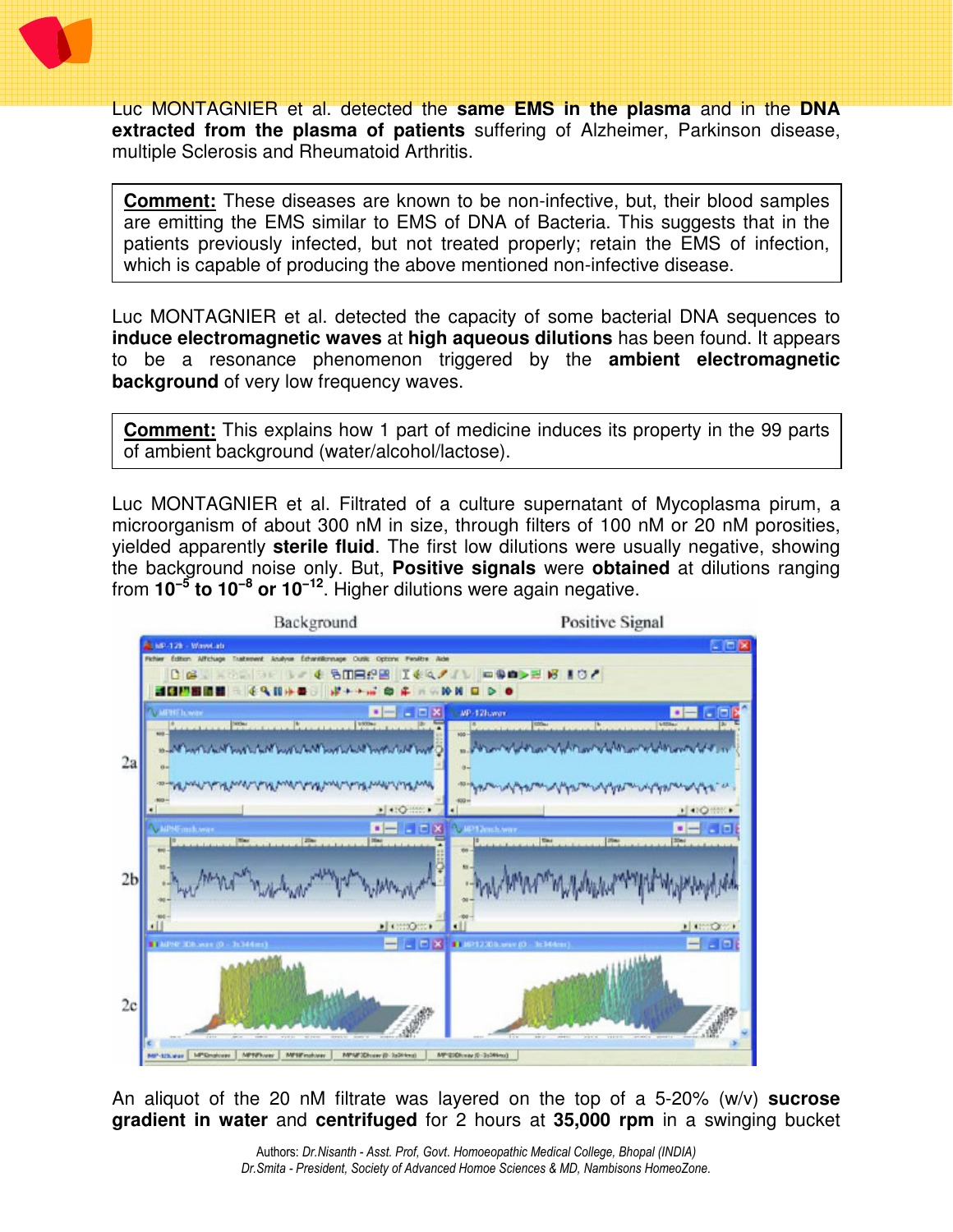

rotor. **10,000 rpm** for 15 minutes, the supernatant was filtered on 450 nM filter and the resulting filtrate was filtered again on a 100 nM filter. The final **filtrate was found sterile**, when plated on nutrient agar medium and was analyzed for electromagnetic wave emission, as described above for M. pirum. Signal producing dilutions usually range from 10−8 to 10−12, with **profiles** upon Fourier transformation, **similar to those of M. Pirum**.

**Comment:** The above paragraph explains how serially diluted and agitated Homeopathic dilutions, retain the property of the original drug in the form of EMS in high dilutions (water memory), where the probability of finding the original drug molecule is nil. "Although homeopathy is not mentioned anywhere in the article, the researchers used aqueous solutions that were agitated and serially diluted (the researchers note that the solutions were "strongly agitated" and that this step was "critical for the generation of signals")" – Dana Ullman, MPH.

In one experiment, some **very high dilutions were found positive**, ranging from 10−9 to 10<sup>-18</sup> (9x to 18x potency). Lower dilutions, which logically should contain a larger number of signal producing structures, were "silent". When we added 0.1 mL of a negative low dilution (e.g.  $10^{-3}$ ) to 0.4 mL or 0.9 mL of a positive dilution (10<sup>-8</sup>), the latter became negative. This indicate that the "silent" low dilutions are self-inhibitory, probably by **interference of the multiple sources emitting** in the same wave length or slightly out of phase, like a **radio jamming**. Alternatively, the abundance of nanostructures can form a gel in water and therefore are prevented to vibrate.

At the high dilution of 10−13 (13x potency), calculations indicate that **there is no DNA molecule** of MW larger than 105 in the solution, making it **unlikely that the EMS are produced** directly by the DNA itself, but rather by the self-sustained nanostructures induced by the DNA.

**Comment:** Therefore, it clearly shows that a serially agitated high dilution, not containing the original molecule of drug, with which the diluents (water/alcohol) was diluted & agitated, by means of succussion, retains the property of the drug. And therefore, the dilution is capable of producing sickness & hence capable to cure.

In the 5th edition of the Organon, Hahnemann clearly described the concept of potentisation in §269. He provided the first specific instructions on dynamization in §270-271.

"This remarkable change in the **qualities of natural bodies** develops the latent, hitherto unperceived, as if slumbering hidden, dynamic ( **§ 11** ) powers which influence the life principle, change the well-being of animal life. This is effected by mechanical action upon their smallest particles by **means of rubbing and shaking** and through the addition of an indifferent substance, dry of fluid, are separated from each other. This process is called dynamizing, potentizing (development of medicinal power) and the products are dynamizations or potencies in different degrees " [ **§ 269** ].

# **SIMILIA SIMILIBUS CURRANTUR** (Likes are cured by likes)

A donor tube of a low "silent (not emitting EMS)" dilution of E. Coli  $(10^{-3})$  i.e. 3c was placed side by side close to a receiver tube of the positive "loud (emitting EMS)" highest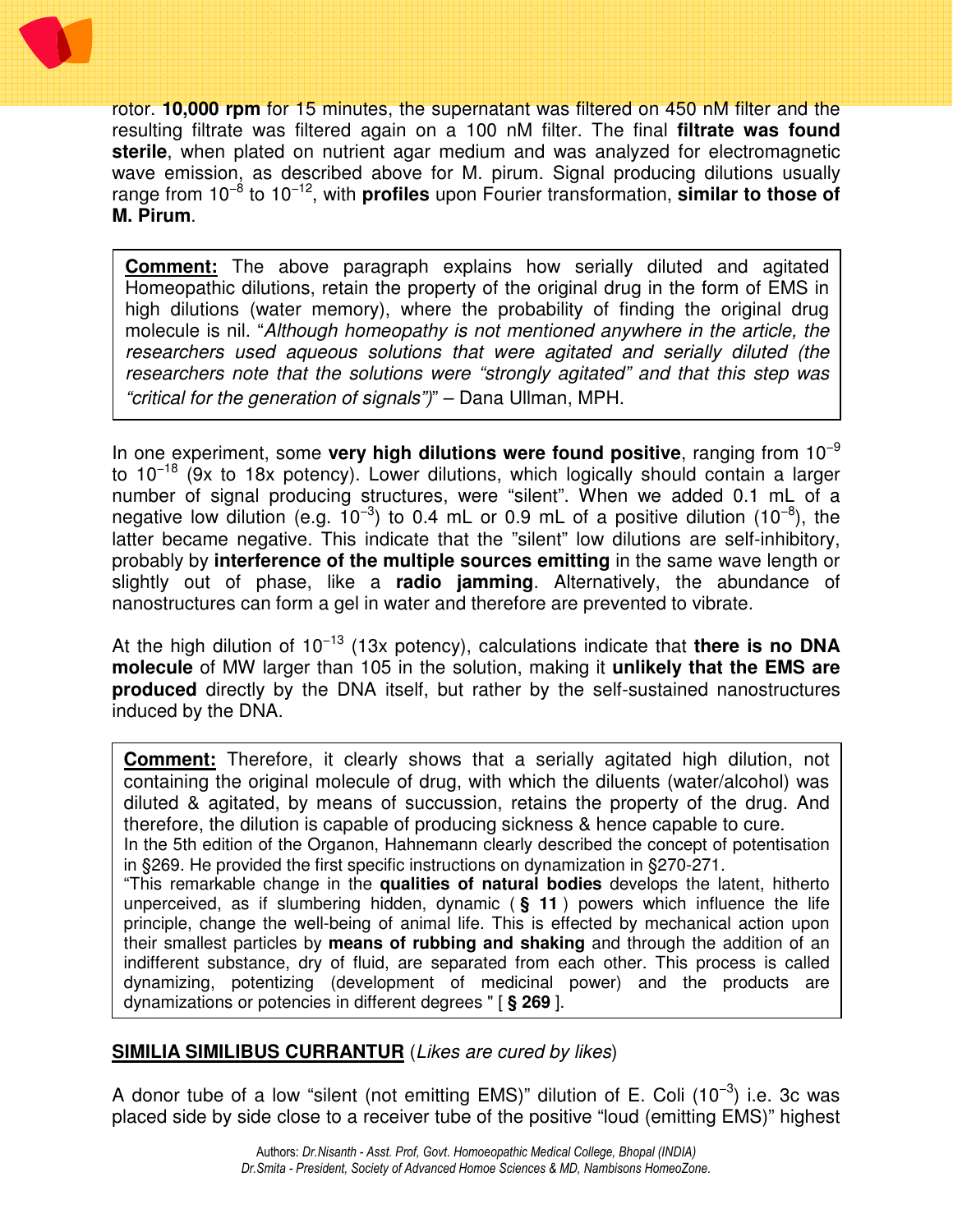dilution of the **same preparation** (10−9). Both tubes were placed in a mumetal box for 24 hours at room temperature, so that the tubes were not exposed to external electromagnetic noise, and only exposed to the signals generated by the structures present in the tubes themselves. The tubes were then read again by the signal detecting device, the donor tube was still silent (not emitting EMS); however the **receiver tube which was emitting EMS became also silent** (not emitting EMS).



Fig. 6 Cross-talk between dilutions (from an E. Coli 0.1  $\mu$ filtrate), see explanation in the text.

Moreover, when further dilutions were made from the receiver tube 10c, 11c, 12c (10<sup>-10</sup>,  $10^{-11}$ ,  $10^{-12}$ ), these dilutions had became positive (emitting EMS). These results suggest that the receiver tube was made silent (not emitting EMS) by formation of an excess of new nanostructures, which could emit signals upon further dilution. See Fig.6

**Comment:** Hahnemann suggested in Aphorism §45 "Two diseases, differing, it is true, in kind, but very similar in their phenomena and effects and in the sufferings and symptoms they severally produce, invariably annihilate one another whenever they meet together in the organism; the stronger disease, annihilates the weaker" the nature will not allow two similar diseases to exist in the body at the same time. Thus homeopaths will introduce a similar artificial disease into the body which will push the original one out.

To unscientific minds it may suggest that High dilutions are capable of doing nothing. But, if we look at below mentioned example, we will realize that high diluted or single molecule can actually do lot of things:

Beta-endorphins are known to modulate natural killer-cell activity in dilutions of 10-18**.**  Interleukin-1**,** an important part of the immune system, has been found to exhibit increased T-cell clone proliferation at <10-19.

Pheromones emitted by animals and insects, result in hypersensitive reactions with even a single molecule. (Scientists, as on date, have no means to assess the effects of any thing which has no molecule.)